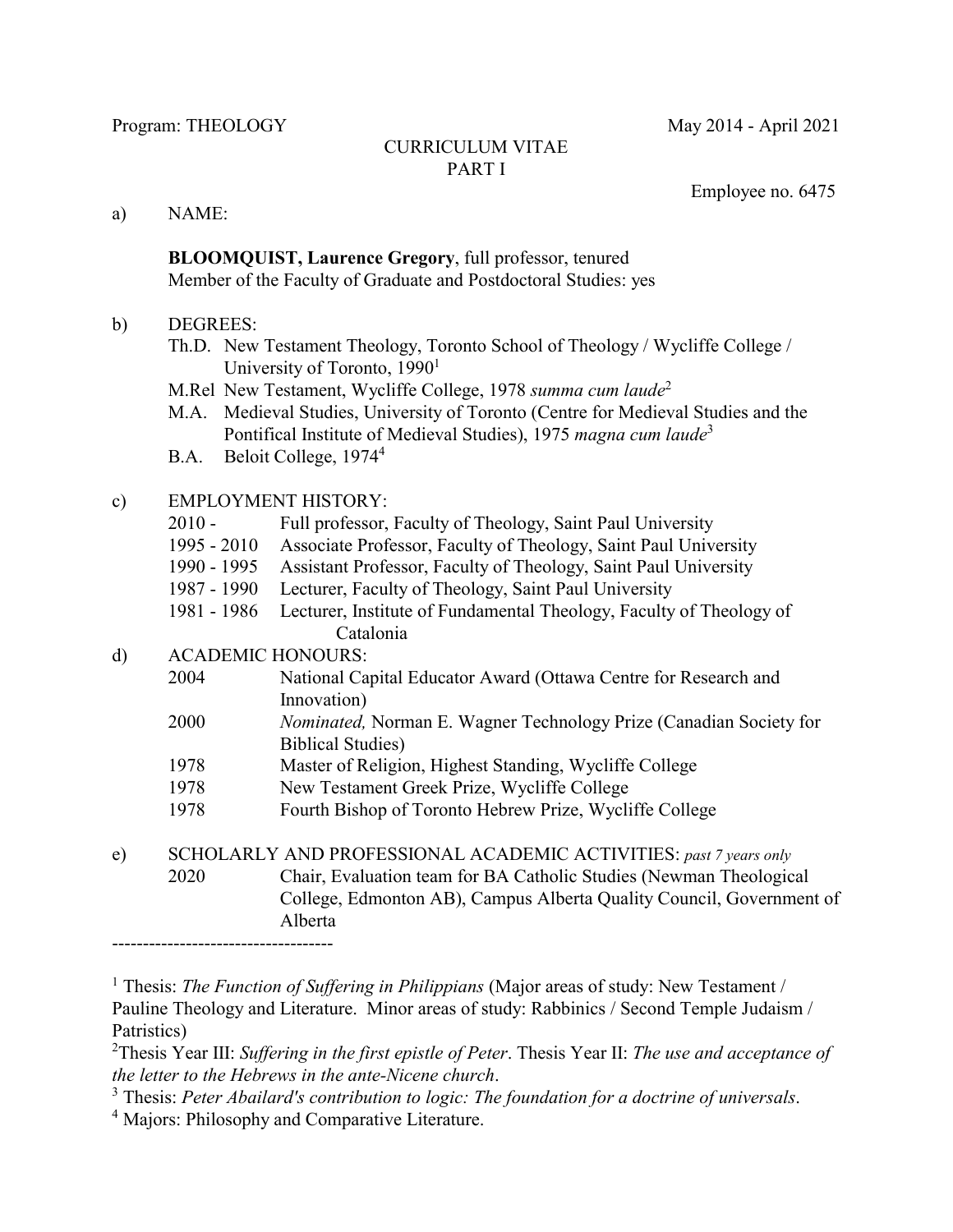| 2016          | Association of Theological Schools, Accreditation team member         |
|---------------|-----------------------------------------------------------------------|
|               | (Newman Theological College, Edmonton AB)                             |
| 2016          | External Evaluator (IQAP review of BTh programme, Huron University    |
|               | College, London, ON)                                                  |
| $2013 -$      | Member, Ottawa Network for the Study of Late Antiquity                |
| $2013 - 2015$ | Member, Association of Theological Schools Accreditation Process      |
|               | Steering Committee (Faculty of Theology)                              |
| $2012 - 2015$ | Parish Theologian and Priest Associate, Saint Peter and Paul's        |
|               | Anglican Church Ottawa                                                |
| $2010 - 2015$ | Chair, Rhetoric of Religious Antiquity Group, Society of Biblical     |
|               | Literature                                                            |
| $2005 - 2015$ | Clergy and academic advisor, St. Timothy's Classical Academy (Ottawa, |
|               | ON)                                                                   |
| 1999 - 2015   | Member, Editorial Board, Rhetoric of Religious Antiquity series (DEO  |
|               | Press)                                                                |
| 1996 - 2015   | Member, Editorial Board, Emory Studies in Religion (Emory University) |
|               |                                                                       |

f) GRADUATE SUPERVISION: Completed: 2 M.A. 6 Ph. D. (director) In Progress: 0 M.A. 3 Ph. D. (director)

NAME OF STUDENTS: *past 7 years only*

Beckman, Peter (PhD, Theology, Saint Paul University), September, 2018 - present. Chen, Yong-Li (PhD, Theology, Saint Paul University), January, 2016 - present. Fung, Ben (PhD Theology, Saint Paul University), September, 2012 - present.

### g) GRADUATE COURSES *past 7 years only*:

Seminars:

| 2018 - 2019 Doctoral Seminar, Faculty of Theology (THO 9295, Saint Paul University) |
|-------------------------------------------------------------------------------------|
| 2017 - 2018 Doctoral Seminar, Faculty of Theology (THO 9295, Saint Paul University) |
| 2016 - 2017 Doctoral Seminar, Faculty of Theology (THO 9295, Saint Paul University) |

Courses:

| 2018 | Interpretation of the Bible (THO 6318: Saint Paul University) |
|------|---------------------------------------------------------------|
| 2017 | Interpretation of the Bible (THO 6318: Saint Paul University) |
| 2015 | Methodologies in Theology: The configuration of data and the  |
|      | communication of insight (THO 6399: Saint Paul University)    |

- 2015 Interpretation of the Bible (THO 6318: Saint Paul University)
- 2014 Formation of the Bible (THO 6317: Saint Paul University)

Directed Studies:

| 2019 | Mr. Peter Beckman, PhD, Saint Paul University |
|------|-----------------------------------------------|
|------|-----------------------------------------------|

- 2018 Fr. John Chen, PhD, Saint Paul University
- 2017 Dr. Ben Fung, PhD, Saint Paul University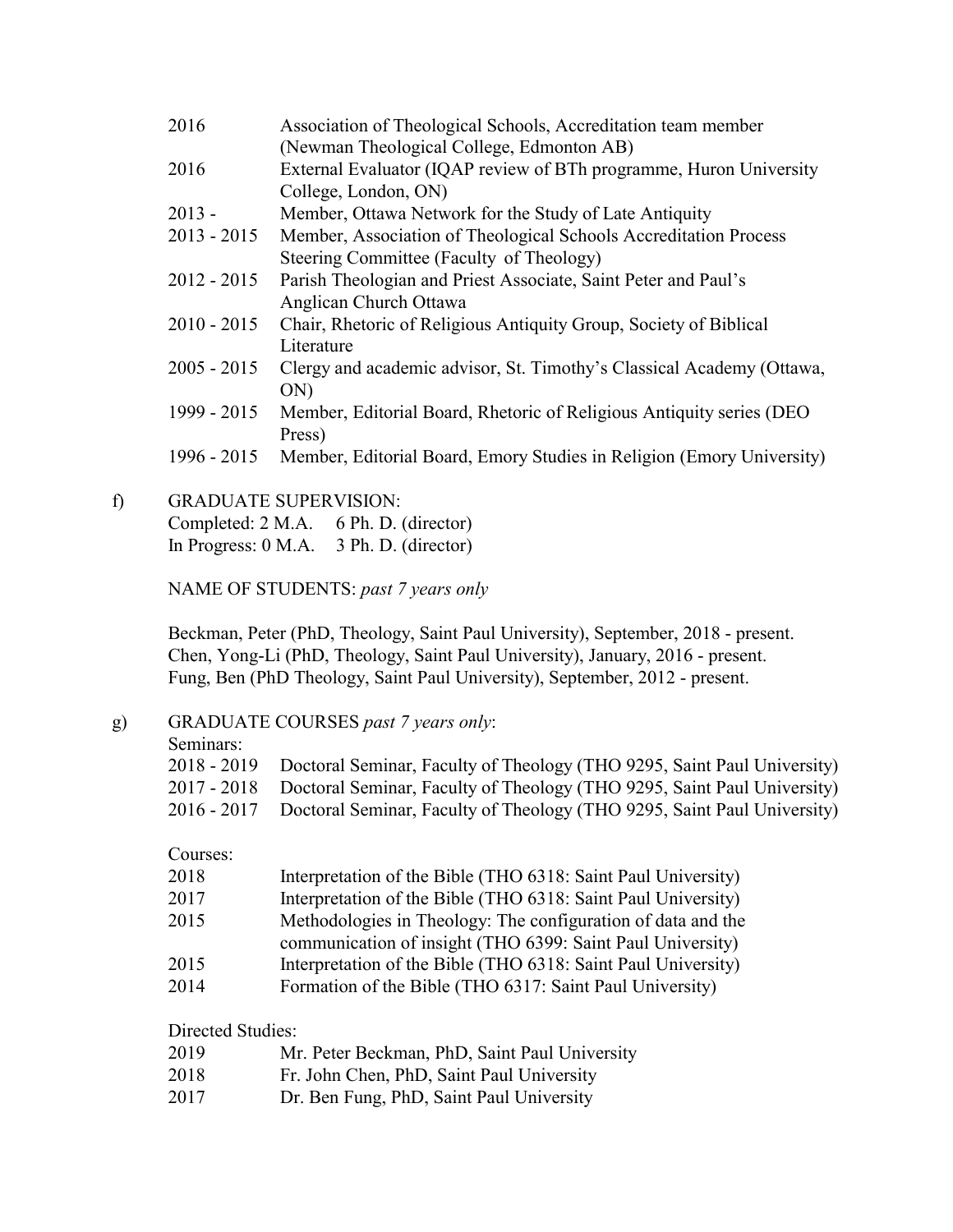| h) |             | 1. EXTERNAL RESEARCH FUNDING past 7 years only:                  |                |
|----|-------------|------------------------------------------------------------------|----------------|
|    | Year Source | Type* Amount                                                     | <b>Purpose</b> |
|    |             | *Type: C-Granting councils; G-Government; F-Foundations; O-Other |                |

### i) INTERNAL RESEARCH FUNDING *past 7 years only*:

| 2019 | <b>Research Services</b> | \$2965 | Research grant to support a research<br>assistant for the preparation and<br>publication of essays for a<br>monograph edition of <i>Theoforum</i> in<br>honour of the 25th anniversary of the<br>Pontifical Biblical Commission<br>document on "The interpretation of |
|------|--------------------------|--------|-----------------------------------------------------------------------------------------------------------------------------------------------------------------------------------------------------------------------------------------------------------------------|
| 2014 | <b>Research Services</b> | \$400  | the Bible in the Church"<br>Travel to conference for presentation                                                                                                                                                                                                     |
|      |                          |        |                                                                                                                                                                                                                                                                       |

### j) PUBLICATIONS:

1) Life-time summary:

|       |                                           | 6                           |
|-------|-------------------------------------------|-----------------------------|
|       |                                           | 29                          |
|       |                                           | 16                          |
|       | Papers in refereed conference proceedings | $\mathcal{D}_{\mathcal{L}}$ |
|       |                                           |                             |
|       |                                           | 50                          |
|       |                                           | 30                          |
| incl. |                                           | 22                          |
|       |                                           | 12                          |
|       | member of a roundtable discussion         |                             |

2) Details *past 7 years only*:

## *Books authored*:

### *Books Edited*:

- 1 Sociorhetorical interpretation and Theology, monograph volume, *Theoforum* 50.2 (2020), *forthcoming*.
- 2 25th Anniversary Reflections on *The Interpretation of the Bible in the Church*, *Theoforum* 50.1 (2020), monograph volume, ed. **L. Gregory Bloomquist** and Jason Lamantia.

### *Chapters In Books*:

1 "John," in *The Oxford Handbook of New Testament Rhetoric*, ed. Mark Given (Oxford: Oxford University Press, 2020), *forthcoming*.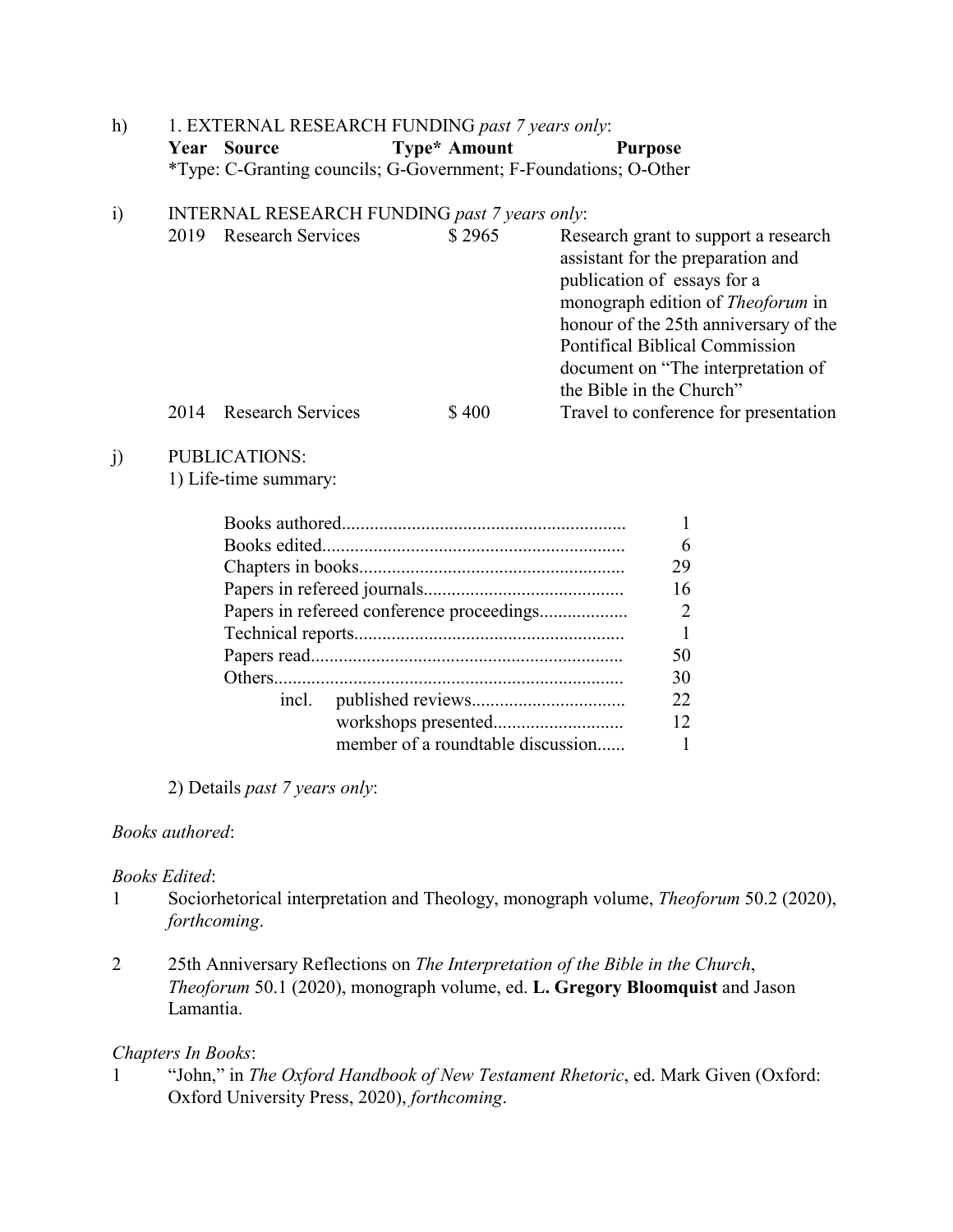- 2 **L. Gregory Bloomquist** and Michael A. G. Haykin, "Mark 14:51–52: A Sociorhetorical Reading of the Text and Conclusions Drawn from the History of Its Interpretation," in *Paul and Matthew Among Jews and Gentiles. Essays in Honour of Terence L. Donaldson* ed. Ronald Charles; Library of New Testament Studies; (London: T & T Clark (Bloomsbury Publishing), 2020), *forthcoming.*
- *3* "The descent of the soul in Macrobius and William of Conches," in *Plato in Late Antiquity, the Middle Ages and Modern Times*: *Selected papers from the Seventeenth Annual Conference of the International Society for Neoplatonic Studies*, ed. John F. Finamore and Mark Nyvlt (Bream: The Prometheus Trust in association with the International Society for Neoplatonic Studies, 2020), 75-92.
- 4 "Growing Into Being Catholic," in *Canadian Converts: The Path to Rome: Volume 2* (Ottawa: Justin Press, 2018), 40-58.
- 5 "Eyes Wide Open, Seeing Nothing: The Challenge of the Gospel of John's Non-Visualizable Texture for Readings Using Visual Texture," in *The art of visual exegesis: Rhetoric, texts, images* ed. Vernon K. Robbins, Walter S. Melion, and Roy R. Jeal (ESEC 19; Atlanta: SBL Press, 2017), 121-167.
- 6 "Methodology for Rhetography and Visual Exegesis of the Gospel of John,"in *The art of visual exegesis: Rhetoric, texts, images* ed. Vernon K. Robbins, Walter S. Melion, and Roy R. Jeal (ESEC 19; Atlanta: SBL Press, 2017), 89-120.
- 7 "Paul's Inclusive Language: The Ideological Texture of Romans 1," in *Foundations for Sociorhetorical Exploration: A Rhetoric of Religious Antiquity Reader*, ed. Vernon K. Robbins, Robert H. von Thaden Jr., and Bart B. Bruehler, Rhetoric of Religious Antiquity (Atlanta: SBL Press, 2016), 119-148. Reviewed by Greg Carey, *Review of Biblical Literature* [http://www.bookreviews.org] (2017).
- 8 "Visualizing Philippians: Ancient rhetorical practice meets cognitive science through sociorhetorical interpretation," in Paul and Ancient Rhetoric: Theory and practice in the Hellenistic context, ed. Stanley E. Porter and Bryan R. Dyer (Cambridge: Cambridge University Press, 2016), 265-284.
- 9 "Rhetorical discourses in Gospel of John and Acts of John: A response," in *Jesus and Mary reimagined in early Christian literature*, ed. Vernon K. Robbins and Jonathan M. Potter (Writings from the Greco-Roman world supplements; Atlanta: SBL, 2015), 291- 312. Reviewed by E. M. Wainwright, *Review of Biblical Literature,* 02/2019: https://www.bookreviews.org/pdf/10248\_11373.pdf
- 10 "The pesky threads of Robbins's rhetorical tapestry: Vernon K. Robbins's genealogy of rhetorical criticism," in *Genealogies of New Testament rhetorical criticism*, ed. Troy W. Martin (Minneapolis: Augsburg Fortress, 2015), 201-223.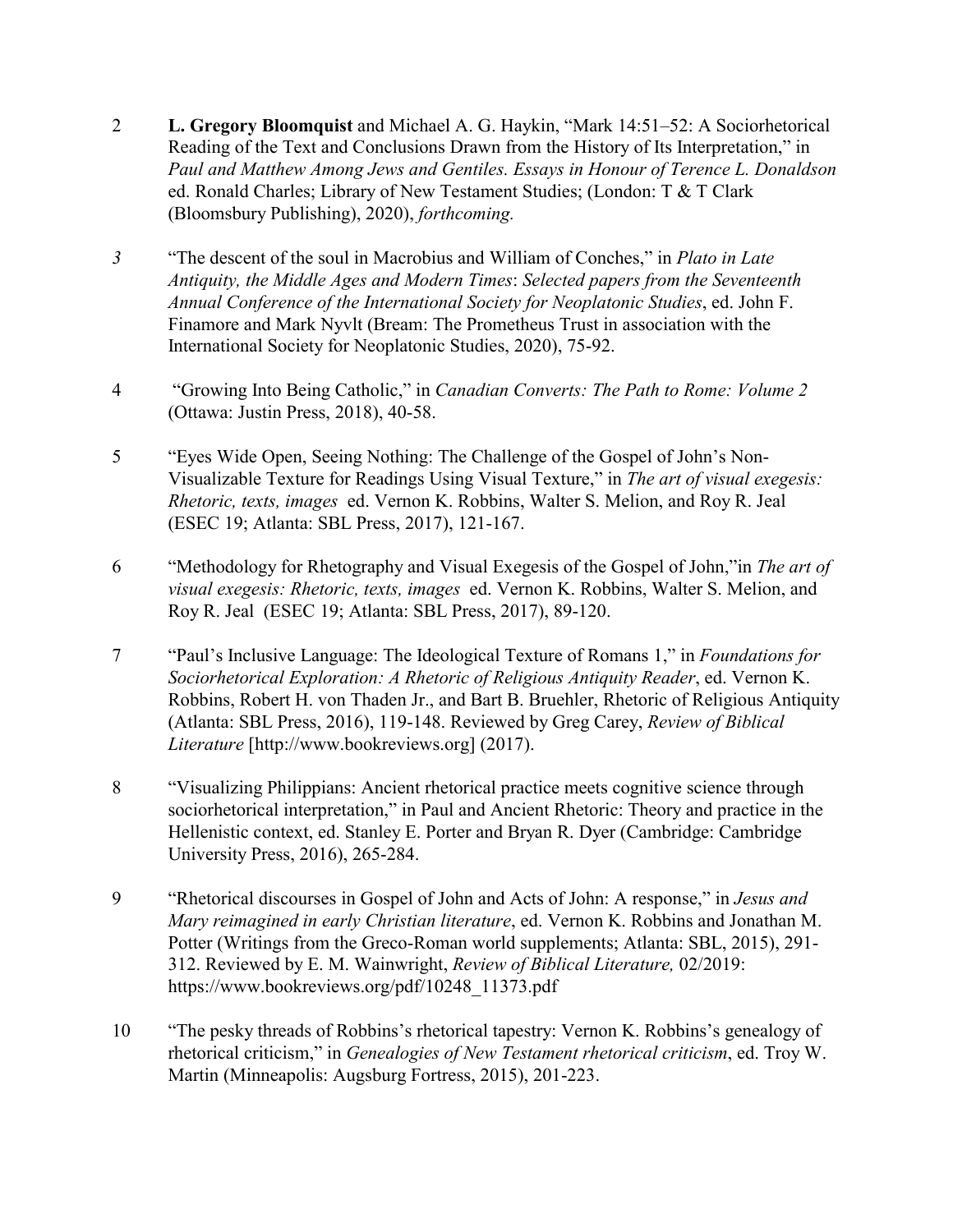### *Papers In Refereed Journals*:

- 1 **L. Gregory Bloomquist** and Peter Robinson,"The contribution of sociorhetorical interpretation to an understanding of Benedict XVI's encyclical *Caritas in veritate*," *Theoforum*, 50.2 (2020), *forthcoming*.
- 2 **L. Gregory Bloomquist** and Alexandra Gruca-Macaulay, "What is sociorhetorical interpretation?" *Theoforum* 50.2 (2020), *forthcoming*.
- 3 "Introduction to 25th Anniversary Reflections on The Interpretation of the Bible in the Church: The Culmination of a Prophetic Century Viewed 25 Years Later," in *Theoforum* 50.1 (2020), 5-21.
- 4 "The legal art of Irnerius: The hermeneutics behind the medieval renaissance of Roman law," *Studia Canonica* 54 (2020): 31-45.
- 5 "Aristotle as Critic of Plato's Rhetoric: Some Conclusions, Questions and Implications." *Science et Esprit* 72, no. 1–2 (2020): 49–72.
- 6 "An important Stoic influence in Matthew's Sermon on the Mount: The significance of single-mindedness," *Theoforum* 46 (2015): 163-181.

# *Papers in Refereed Conference Proceedings*:

# *Technical Reports*:

# *Papers Read*:

- 1 "Aristotle as critic of Plato's rhetoric? Some conclusions to the question and some implications for the answers," A paper presented in the context of the Inaugural Conference of the Canadian Aristotle Society "Aristotle: A critic of Plato" (Dominican University College, May 11, 2018)
- 2 Response to Ian Henderson, "Refining topos: 'Finding' places for embodied persuasion in early Christian rhetoric", Steven Mailloux, "The rhetorical hermeneutics of topoi in sociorhetorical interpretation: Kenneth Burke reading Genesis", Johann Thom, "Topos as heuristic construct for reading ancient moral and religious texts", in the *Refining sociorhetorical interpretation* session, Rhetoric of Religious Antiquity Group, Society of Biblical Literature (San Diego, November 2014)

# *Others*:

# *Published Reviews*:

- 1 Review of Dennis Danielson, *The Tao of Right and Wrong*. Vancouver, BC: Regent College Publishing, 2018, *Theoforum* (forthcoming).
- 2 Review of Mikael C. Parsons and Michael Wade Martin, *Ancient Rhetoric and the New Testament: The Influence of Elementary Greek Composition* (Harrisburg, Pa.: Trinity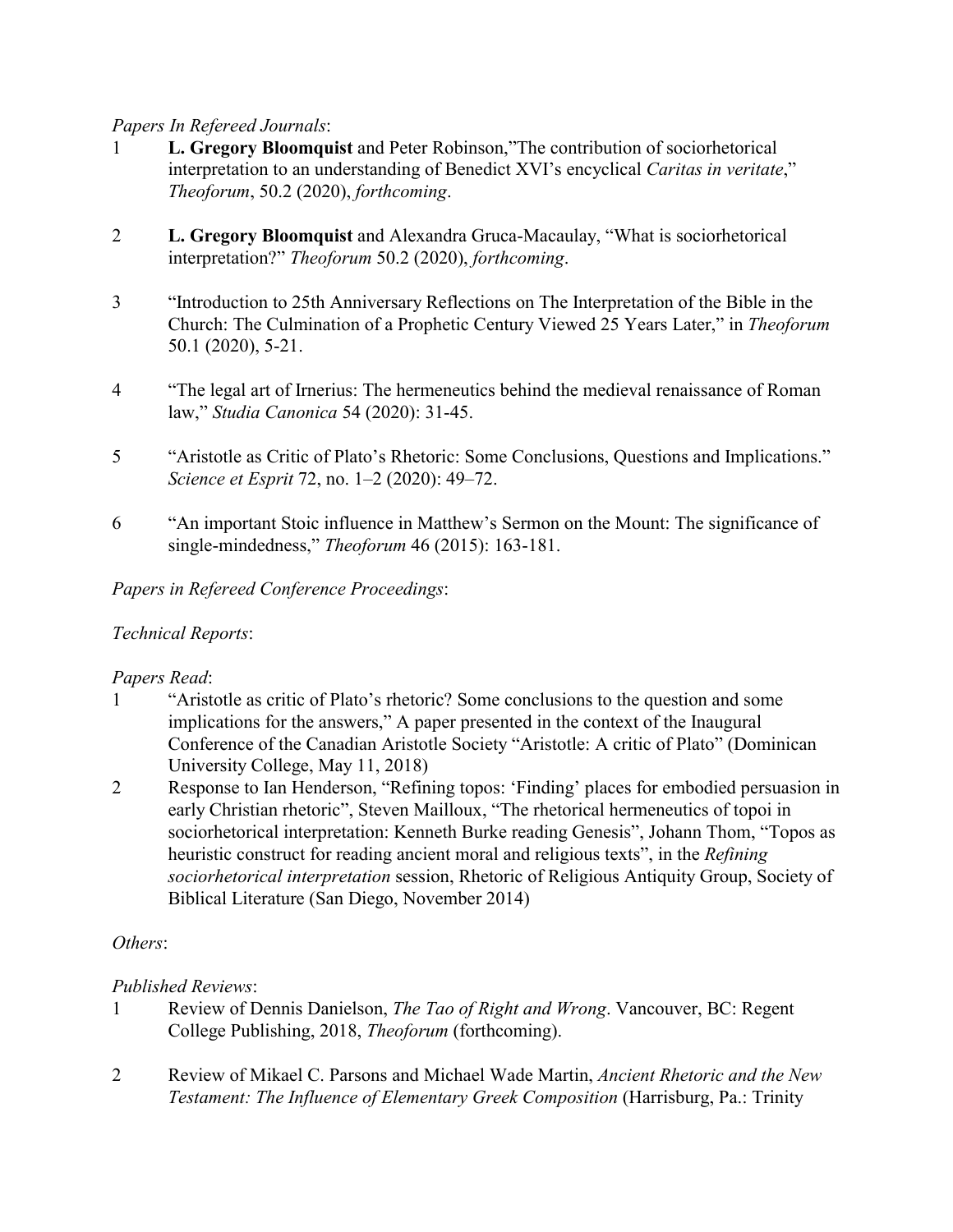Press International, 2019), *Review of Biblical Literature* [http://www.bookreviews.org] (2020), with Dr. Michael Klaassen.

3 Review of Istvan Czachesz, *Cognitive Science and the New Testament: A New Approach to Early Christian Research*, *Review of Biblical Literature* [http://www.bookreviews.org] (2018).

#### *Workshops Presented*:

- 1 Presentation of draft version of the commentary on the Gospel of John 7-10, Rhetoric of Religious Antiquity Group, Society of Biblical Literature (San Diego, November 2014)
- 2 Analytical Seminar on the Gospel of John (7-10), Rhetoric of Religious Antiquity Group, Society of Biblical Literature (San Diego, November 2014)

#### *Roundtable Discussions*:

Signed:

June 8, 2021

Date: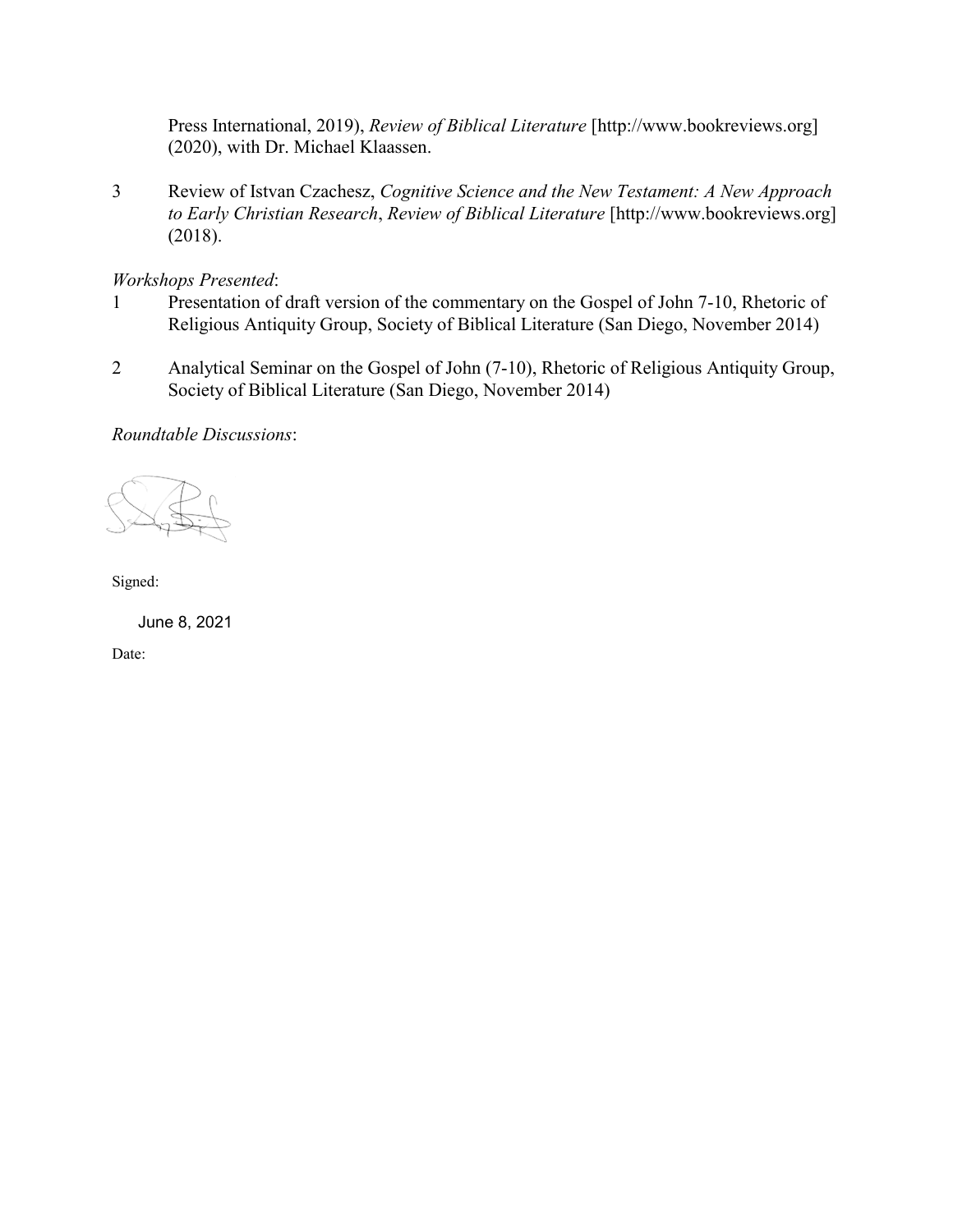# CURRICULUM VITAE PART II: ACTIVITIES OF PROFESSOR

### a) UNDERGRADUATE COURSES *last seven years*

- 2021 THO 4103 What is truth?
- 2019 THO 4103 Johannine Literature
- 2018 THO 3161 Introduction to the New Testament: Synoptic Gospels
- 2018 THO 4102 Pauline Literature
- 2017 THO 3161 Introduction to the New Testament: Synoptic Gospels
- 2017 THO 4103 Johannine Literature
- 2016 THO 4102 Pauline Literature
- 2015 THO 3161 Introduction to the New Testament: Synoptic Gospels
- 2015 THO 4103 Johannine Literature
- 2014 THO 3161 Gospel Interpretation: Mark
	- THO 4102 Pauline Literature
- b) THESIS CORRECTION AND JURY MEMBER *last seven years*:

### PhD:

Douglas Finbow, "The Wisdom of the Scribe: A Socio-Rhetorical and theological Interpretation of Sirach 38:24-39; 11", Faculty of Theology, Saint Paul University, directed by Prof. Andrea Spatafora, 2017.

- c) CORRECTION OF SEMINAR PAPERS or MA RESEARCH PAPER (SECOND READER) *last seven years*:
- 2014 Cyril Kennedy
- d) OTHER PUBLICATIONS (Title, name of publication, etc.) *last seven years*
- e) OTHER PRESENTATIONS (Title, occasion, place, date): *last seven years*
- 1 Gospel of John, St Peter and Paul's Anglican Church Ottawa (Fall, 2014)
- f) CONSULTATION *last seven years*
- 2017 Manuscript reviewer for *Neotestamentica*
- 2017 Manuscript reviewer for *Advances in the History of Rhetoric*
- 2013 Consultant, Issues in Theological Education, *ad hoc* Committee on the Faculty of Theology
- 2004 Manuscript reviewer for the Canadian Corporation for Studies in Religion
- 2004 Manuscript reviewer for *Sciences de la mission*
- 2000 Manuscript reviewer for *Pastoral Sciences*
- 2000 Manuscript reviewer for Aid to Scholarly Publications Programme
- 1999 Manuscript reviewer for *Studies in Religion / Sciences religieuses*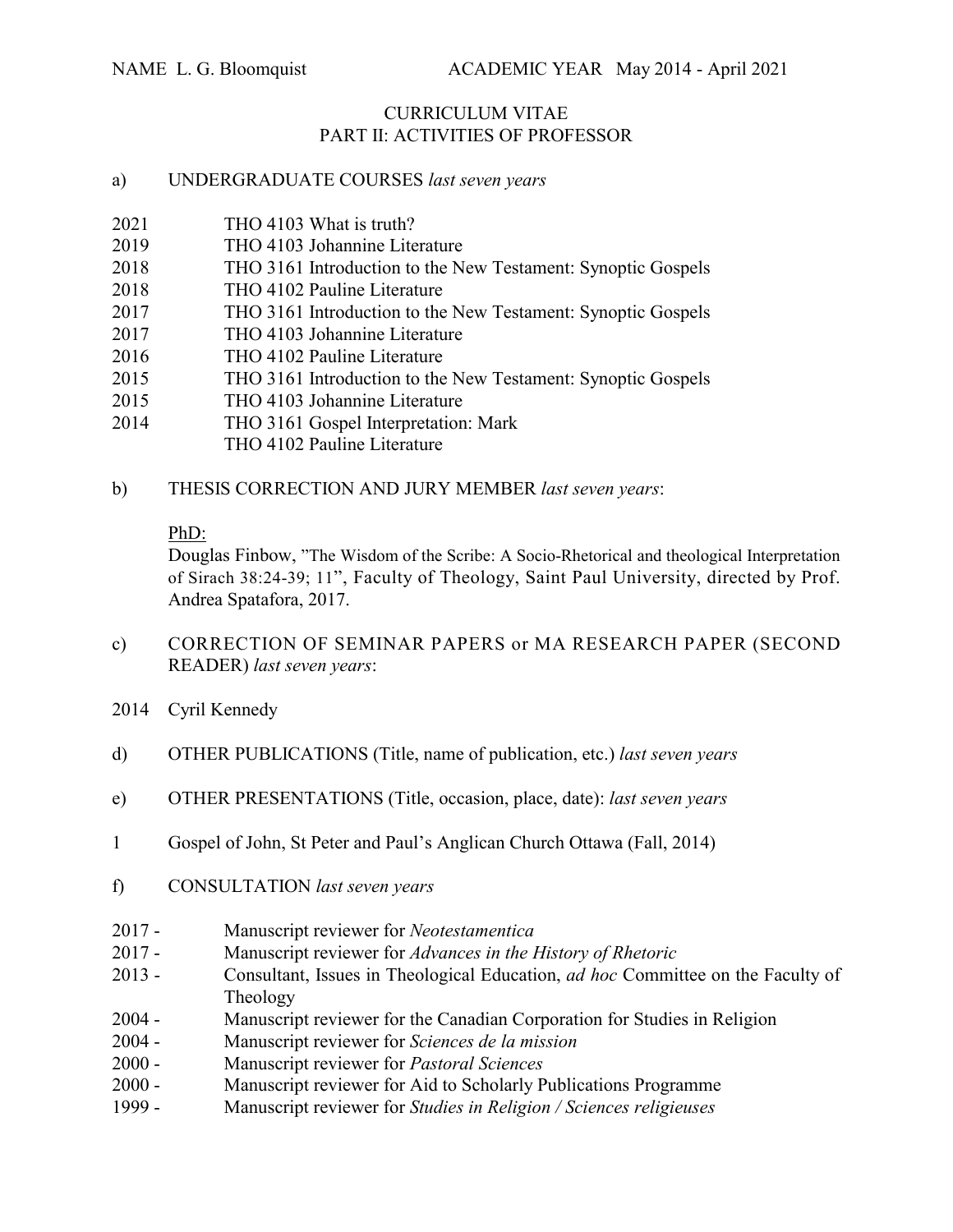- 1997 Book reviewer for *Toronto Journal of Theology*
- 1995 Book reviewer for *Studies in Religion / Sciences religieuses*
- 1987 Book reviewer for *Église et théologie* (now *Theoforum*)
- g) MEDIA (Interviews, panels, papers) *last seven years*
- h) PROFESSIONAL ASSOCIATIONS *last seven years*
- 2020 American Schools of Oriental Research
- 2020 The International Organization for Septuagint and Cognate Studies
- 2020 Medieval Academy of America
- 2019 Canadian Institute for Mediterranean Studies
- 2014 North American Patristics Society
- 2013 Archaeological Institute of America
- 1987 Society of Biblical Literature
- 1987 2015 American Academy of Religion
- 1987 1995, 2020 Catholic Biblical Association of America
- i) COMMITTEE WORK *last seven years*
- Faculty:
- 2016 2019 Director, Graduate Studies
- 2014 2019 Chair, Programmes Committee
- 2013 2019 Teaching Personnel Committee
- 2013 2019 Chair, Admissions Committee
- 2013 2019 Secretary of the Faculty

### University:

| $2021 -$      | WWW Committee                                                         |
|---------------|-----------------------------------------------------------------------|
| $2016 - 2019$ | Graduate Studies Committee, representative of the Faculty of Theology |
| $2016 - 2019$ | Pension Fund Committee, member elected by the Professors' Association |
| 2014          | Recruitment Committee (Faculty of Theology Dean's Search)             |
| $2013 - 2019$ | Senate, Saint Paul University (Secretary, Faculty of Theology)        |

### Outside the University:

| $2013 - 2019$ | Senate, University of Ottawa                                            |
|---------------|-------------------------------------------------------------------------|
| $2013 - 2018$ | Member, Board of Directors, Archaeological Institute of America (Ottawa |
|               | Society)                                                                |

- j) PROFESSIONAL DEVELOPMENT (Conferences, sessions, courses, professional meetings, etc.) *last seven years*
- 2021 Participated in the Dead Sea Scrolls conference II
- 2021 Participated in the Workshop on the Oxford Handbook of Septuagint Studies
- 2021 Participated in the Colloquia Ottaviensia
- 2021 Participated in the North American Patristic Society, annual meetings
- 2021 Participated in the Medieval Academy of America, annual meetings
- 2020 2021 Participated in the Enoch Seminar conferences, presentations, workshops
- 2020 Participated in the Cambridge Septuagint Study Series (Cambridge University)
- 2016 2017 Participated in the preparation of material on governance, Association of Theological Schools